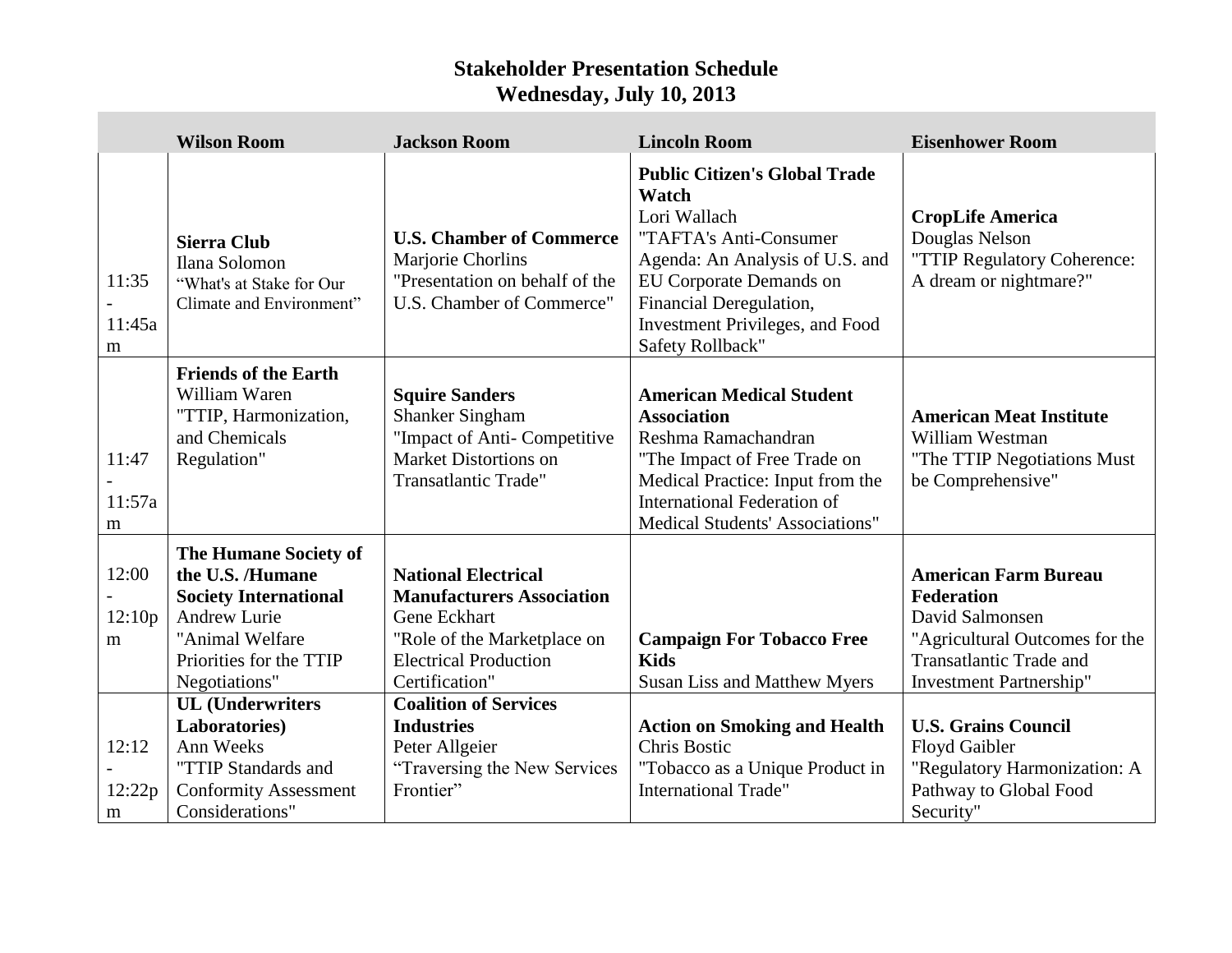## **Stakeholder Presentation Schedule Wednesday, July 10, 2013**

|                        | <b>Wilson Room</b>                                                                                                                   | <b>Jackson Room</b>                                                                                                                                                           | <b>Lincoln Room</b>                                                                                                                                                          | <b>Eisenhower Room</b>                                                                                                                                      |
|------------------------|--------------------------------------------------------------------------------------------------------------------------------------|-------------------------------------------------------------------------------------------------------------------------------------------------------------------------------|------------------------------------------------------------------------------------------------------------------------------------------------------------------------------|-------------------------------------------------------------------------------------------------------------------------------------------------------------|
| 12:25<br>12:35p<br>m   | <b>American Association</b><br>for Laboratory<br><b>Accreditation</b><br>Peter Unger<br>"ILAC and IAF to<br><b>Facilitate Trade"</b> | <b>Wiley Rein LLP</b><br>Tim Brightbill<br>"Addressing State-Owned<br>Enterprises in the TTIP<br>Negotiations"                                                                | <b>International Association of</b><br><b>Machinists and Aerospace</b><br><b>Workers</b><br>Owen Herrnstadt<br>"Shared Prosperity Through a<br>21st Century Trade Agreement" | <b>American Soybean</b><br><b>Association</b><br>Lorena Alfaro and Janae Brady<br>"Soybean Farmers' Priorities in<br>TTIP"                                  |
| 12:37<br>12:47p<br>m   | <b>MITA</b><br><b>Andrew Northup</b><br>"EU and US Medical<br><b>Technology Regulatory</b><br>Compatibility"                         | <b>American Fuel &amp;</b><br><b>Petrochemical</b><br><b>Manufacturers</b><br>David Friedman<br>"Trade Impacts of the<br>Proposal to the EU Fuel<br><b>Quality Directive"</b> | <b>AFL-CIO</b><br><b>Celeste Drake</b><br>"Ensuring Shared Gains from<br>Trade"                                                                                              | <b>American Pistachio Growers</b><br>Robert Schramm<br>"U.S. Pistachio TTIP<br>Objectives"                                                                  |
| 12:50<br>1:00p<br>m    | <b>Sidley Austin LLP</b><br>Alan Raul<br>"Digital Trade and<br>Privacy"                                                              | <b>American Automotive</b><br><b>Policy Council</b><br><b>Matt Blunt</b>                                                                                                      | <b>Transatlantic Consumer</b><br><b>Dialogue</b><br>Robert Weissman<br>"Transatlantic Consumer<br>Dialogue Perspective on TAFTA"                                             | <b>Grocery Manufacturers</b><br><b>Association</b><br>Sean Darragh and Carmen<br><b>Stacy</b><br>"Grocery Manufacturers<br><b>Association's TTIP Goals"</b> |
| $1:02 -$<br>1:12p<br>m | <b>Steptoe &amp; Johnson LLP</b><br>Markham Erickson<br>"Incorporating Internet<br>Policy in TTIP"                                   | <b>National Association of</b><br><b>Manufacturers (NAM)</b><br><b>Jessica Lemos</b><br>"Manufacturers' Priorities in<br>the T-TIP Negotiations"                              | <b>Consumer Federation of</b><br><b>America</b><br>Susan Grant and Chris Waldrop<br>"Consumer Perspective on the<br>TTIP"                                                    | <b>Public Citizen's Global</b><br><b>Access to Medicines Program</b><br><b>Burcu Kilic</b><br>"10 Reasons why IP should be<br>excluded from TAFTA"          |